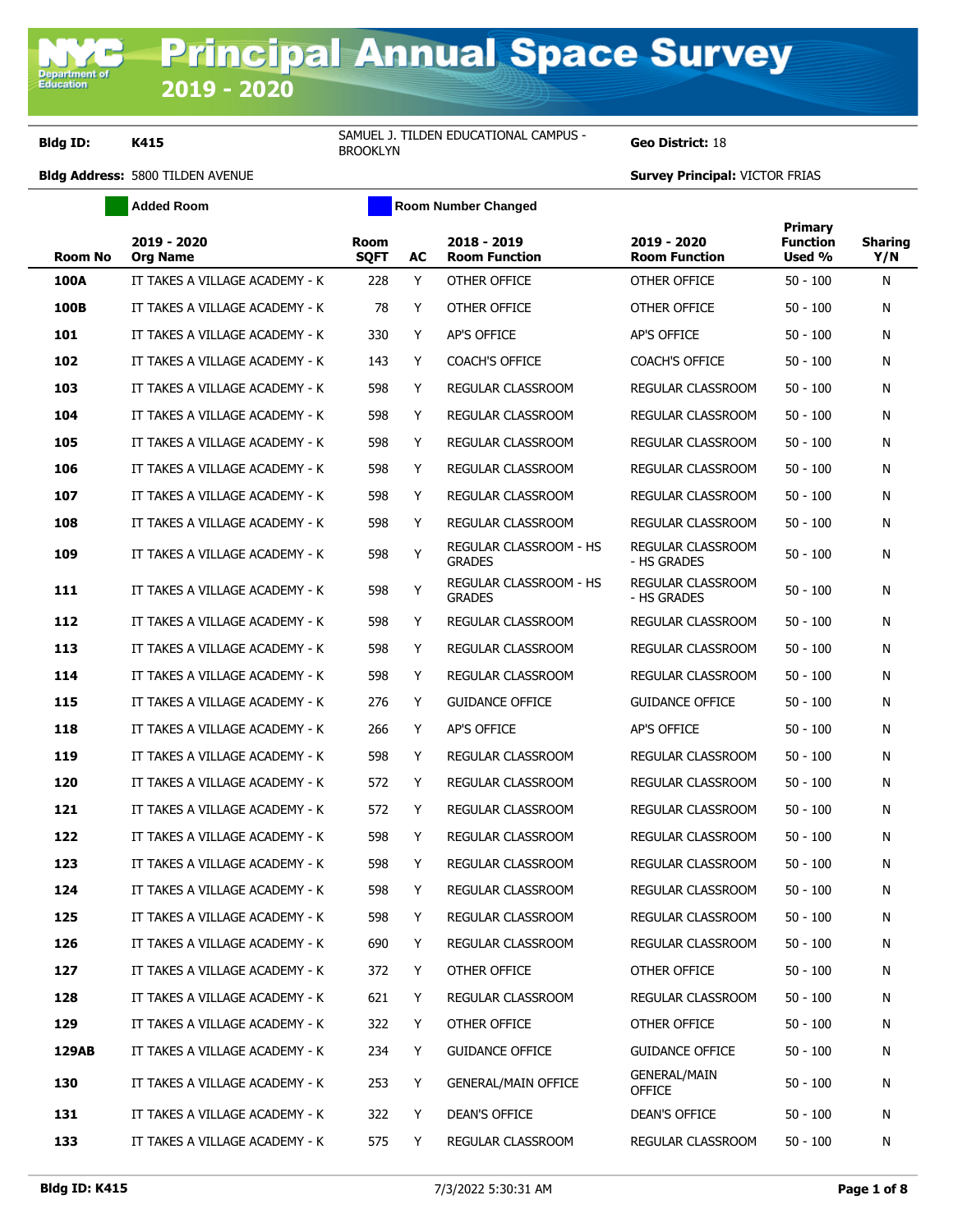**Department**<br>Education

**Bldg ID: K415** SAMUEL J. TILDEN EDUCATIONAL CAMPUS -<br>BROOKLYN

**Geo District: 18** 

|         | <b>Added Room</b>                   |                            |    | <b>Room Number Changed</b>          |                                      |                                      |                       |
|---------|-------------------------------------|----------------------------|----|-------------------------------------|--------------------------------------|--------------------------------------|-----------------------|
| Room No | 2019 - 2020<br><b>Org Name</b>      | <b>Room</b><br><b>SQFT</b> | AC | 2018 - 2019<br><b>Room Function</b> | 2019 - 2020<br><b>Room Function</b>  | Primary<br><b>Function</b><br>Used % | <b>Sharing</b><br>Y/N |
| 134     | IT TAKES A VILLAGE ACADEMY - K      | 322                        | Y  | OTHER OFFICE                        | OTHER OFFICE                         | $50 - 100$                           | N                     |
| 135     | IT TAKES A VILLAGE ACADEMY - K      | 483                        | Y  | REGULAR CLASSROOM                   | REGULAR CLASSROOM                    | $50 - 100$                           | N                     |
| 137     | IT TAKES A VILLAGE ACADEMY - K      | 210                        | Y  | <b>GENERAL/MAIN OFFICE</b>          | <b>GENERAL/MAIN</b><br><b>OFFICE</b> | 50 - 100                             | N                     |
| 137A    | IT TAKES A VILLAGE ACADEMY - K      | 184                        | Y  | PRINCIPAL'S OFFICE                  | PRINCIPAL'S OFFICE                   | $50 - 100$                           | N                     |
| 138     | IT TAKES A VILLAGE ACADEMY - K      | 598                        | Y  | SCIENCE DEMO ROOM                   | SCIENCE DEMO ROOM                    | $50 - 100$                           | N                     |
| 138A    | IT TAKES A VILLAGE ACADEMY - K      | 529                        | Y  | SCIENCE PREP ROOM                   | <b>SCIENCE PREP ROOM</b>             | 50 - 100                             | N                     |
| 139     | IT TAKES A VILLAGE ACADEMY - K      | 598                        | Y  | SCIENCE DEMO ROOM                   | SCIENCE DEMO ROOM                    | $50 - 100$                           | N                     |
| 140A    | IT TAKES A VILLAGE ACADEMY - K      | 966                        | Y  | SCIENCE PREP ROOM                   | SCIENCE PREP ROOM                    | $50 - 100$                           | N                     |
| 141     | IT TAKES A VILLAGE ACADEMY - K      | 598                        | Y  | SCIENCE DEMO ROOM                   | SCIENCE DEMO ROOM                    | $50 - 100$                           | N                     |
| 144     | IT TAKES A VILLAGE ACADEMY - K      | 598                        | Y  | <b>REGULAR CLASSROOM</b>            | <b>REGULAR CLASSROOM</b>             | $50 - 100$                           | N                     |
| 145A    | IT TAKES A VILLAGE ACADEMY - K      | 88                         | Y  | OTHER OFFICE                        | OTHER OFFICE                         | 50 - 100                             | N                     |
| 146     | IT TAKES A VILLAGE ACADEMY - K      | 598                        | Y  | REGULAR CLASSROOM                   | REGULAR CLASSROOM                    | $50 - 100$                           | N                     |
| 147     | IT TAKES A VILLAGE ACADEMY - K      | 598                        | Y  | <b>REGULAR CLASSROOM</b>            | REGULAR CLASSROOM                    | $50 - 100$                           | N                     |
| 148     | IT TAKES A VILLAGE ACADEMY - K      | 299                        | Y  | OTHER OFFICE                        | OTHER OFFICE                         | 50 - 100                             | N                     |
| 149     | IT TAKES A VILLAGE ACADEMY - K      | 598                        | Y  | REGULAR CLASSROOM                   | REGULAR CLASSROOM                    | $50 - 100$                           | N                     |
| 150     | IT TAKES A VILLAGE ACADEMY - K      | 252                        | Y  | OTHER OFFICE                        | OTHER OFFICE                         | 50 - 100                             | N                     |
| 151     | IT TAKES A VILLAGE ACADEMY - K      | 322                        | Y  | DEAN'S OFFICE                       | DEAN'S OFFICE                        | 50 - 100                             | N                     |
| 203     | KURT HAHN EXPED LEARNING SCH<br>- K | 943                        | Y  | <b>COMPUTER LAB</b>                 | <b>COMPUTER LAB</b>                  | 50 - 100                             | N                     |
| 204     | KURT HAHN EXPED LEARNING SCH<br>- K | 1012                       | Y  | <b>COMPUTER LAB</b>                 | <b>COMPUTER LAB</b>                  | 50 - 100                             | N                     |
| 205     | KURT HAHN EXPED LEARNING SCH<br>- K | 598                        | Y  | <b>REGULAR CLASSROOM</b>            | REGULAR CLASSROOM                    | $50 - 100$                           | N                     |
| 206     | KURT HAHN EXPED LEARNING SCH<br>- K | 920                        | Y  | REGULAR CLASSROOM                   | REGULAR CLASSROOM                    | $50 - 100$                           | N                     |
| 207     | KURT HAHN EXPED LEARNING SCH        | 598                        | Y. | STAFF DEVELOPMENT                   | STAFF DEVELOPMENT                    | $50 - 100$                           | N                     |
| 208     | KURT HAHN EXPED LEARNING SCH<br>- K | 598                        | Y  | REGULAR CLASSROOM                   | REGULAR CLASSROOM                    | $50 - 100$                           | N                     |
| 209     | KURT HAHN EXPED LEARNING SCH<br>- K | 598                        | Y  | REGULAR CLASSROOM                   | REGULAR CLASSROOM                    | $50 - 100$                           | N                     |
| 210     | KURT HAHN EXPED LEARNING SCH<br>- K | 322                        | Y  | STORAGE ROOM                        | STORAGE ROOM                         | $50 - 100$                           | N                     |
| 211A    | KURT HAHN EXPED LEARNING SCH<br>- K | 322                        | Y  | AP'S OFFICE                         | AP'S OFFICE                          | $50 - 100$                           | N                     |
| 211B    | KURT HAHN EXPED LEARNING SCH<br>- K | 253                        | Y  | REGULAR CLASSROOM                   | REGULAR CLASSROOM                    | $50 - 100$                           | N                     |
| 212     | KURT HAHN EXPED LEARNING SCH<br>- K | 598                        | Y  | REGULAR CLASSROOM                   | REGULAR CLASSROOM                    | $50 - 100$                           | N                     |
| 213     | KURT HAHN EXPED LEARNING SCH<br>- K | 598                        | Y  | REGULAR CLASSROOM                   | REGULAR CLASSROOM                    | $50 - 100$                           | N                     |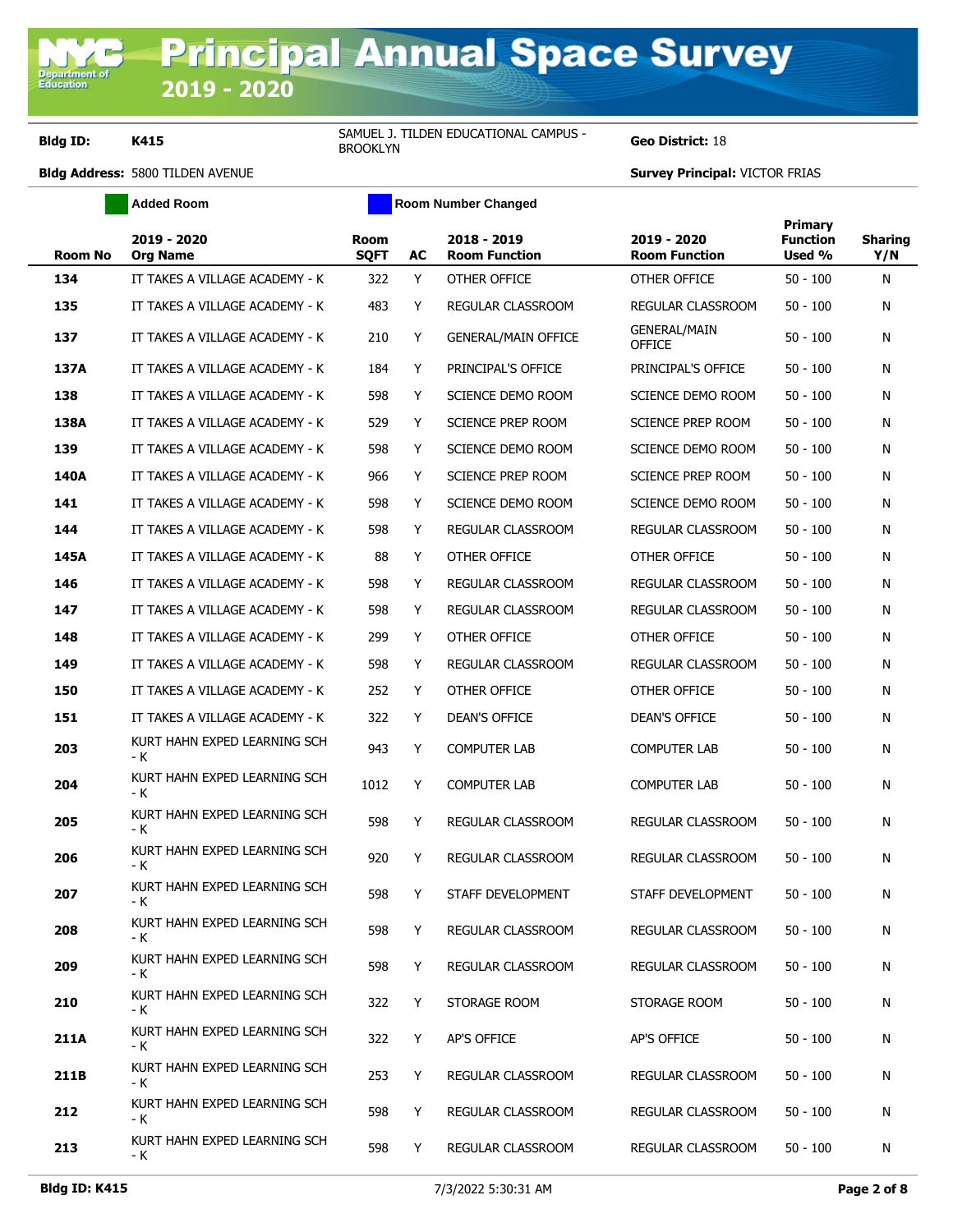**Bldg ID: K415** SAMUEL J. TILDEN EDUCATIONAL CAMPUS -<br>BROOKLYN

**Added Room Room Room Number Changed** 

**Geo District: 18** 

| <b>Room No</b> | 2019 - 2020<br><b>Org Name</b>      | Room<br><b>SQFT</b> | AC | 2018 - 2019<br><b>Room Function</b> | 2019 - 2020<br><b>Room Function</b>       | Primary<br><b>Function</b><br>Used % | <b>Sharing</b><br>Y/N |
|----------------|-------------------------------------|---------------------|----|-------------------------------------|-------------------------------------------|--------------------------------------|-----------------------|
| 214            | KURT HAHN EXPED LEARNING SCH<br>- K | 598                 | Y  | REGULAR CLASSROOM                   | REGULAR CLASSROOM                         | $50 - 100$                           | N                     |
| 215            | KURT HAHN EXPED LEARNING SCH<br>- K | 276                 | Y  | <b>GUIDANCE OFFICE</b>              | <b>GUIDANCE OFFICE</b>                    | 50 - 100                             | N                     |
| 218            | KURT HAHN EXPED LEARNING SCH<br>- K | 266                 | Y  | OTHER OFFICE                        | OTHER OFFICE                              | 50 - 100                             | N                     |
| 219            | KURT HAHN EXPED LEARNING SCH<br>- K | 667                 | Y  | REGULAR CLASSROOM                   | REGULAR CLASSROOM                         | $50 - 100$                           | N                     |
| 220            | KURT HAHN EXPED LEARNING SCH<br>- K | 598                 | Y  | REGULAR CLASSROOM                   | REGULAR CLASSROOM                         | 50 - 100                             | N                     |
| 221            | KURT HAHN EXPED LEARNING SCH<br>- K | 943                 | Y  | <b>ART ROOM</b>                     | ART ROOM                                  | 50 - 100                             | N                     |
| 222            | KURT HAHN EXPED LEARNING SCH<br>- K | 598                 | Y  | REGULAR CLASSROOM                   | REGULAR CLASSROOM                         | $50 - 100$                           | N                     |
| 223A           | KURT HAHN EXPED LEARNING SCH<br>- K | 322                 | Y  | PARENT'S ROOM                       | PARENT'S ROOM                             | $50 - 100$                           | N                     |
| 223B           | KURT HAHN EXPED LEARNING SCH<br>- K | 322                 | Y  | SOCIAL WORKER/COUNSELOR             | <b>SOCIAL</b><br>WORKER/COUNSELOR         | $50 - 100$                           | N                     |
| 224            | IT TAKES A VILLAGE ACADEMY - K      | 644                 | Y  | REGULAR CLASSROOM                   | REGULAR CLASSROOM                         | $50 - 100$                           | N                     |
| 224A/B         | KURT HAHN EXPED LEARNING SCH<br>- K | 644                 | Y  | REGULAR CLASSROOM                   | REGULAR CLASSROOM                         | $50 - 100$                           | N                     |
| 227            | KURT HAHN EXPED LEARNING SCH<br>- K | 1260                | Y  | <b>MUSIC ROOM</b>                   | <b>MUSIC ROOM</b>                         | 50 - 100                             | N                     |
| 228            | KURT HAHN EXPED LEARNING SCH<br>- K | 588                 | Y  | REGULAR CLASSROOM                   | REGULAR CLASSROOM                         | $50 - 100$                           | N                     |
| 229            | KURT HAHN EXPED LEARNING SCH<br>- K | 575                 | Y  | OTHER OFFICE                        | OTHER OFFICE                              | 50 - 100                             | N                     |
| 230            | KURT HAHN EXPED LEARNING SCH<br>- K | 540                 | Y  | REGULAR CLASSROOM                   | REGULAR CLASSROOM                         | $50 - 100$                           | N                     |
| 231            | KURT HAHN EXPED LEARNING SCH<br>- K | 598                 | Y  | REGULAR CLASSROOM                   | REGULAR CLASSROOM                         | $50 - 100$                           | N                     |
| 232            | KURT HAHN EXPED LEARNING SCH<br>- K | 644                 | Y  | OTHER OFFICE                        | OTHER OFFICE                              | $50 - 100$                           | N                     |
| 232A           | IT TAKES A VILLAGE ACADEMY - K      | 299                 | Y  | PRINCIPAL'S OFFICE                  | PRINCIPAL'S OFFICE                        | $50 - 100$                           | N                     |
| 233            | KURT HAHN EXPED LEARNING SCH<br>- K | 598                 | Y  | REGULAR CLASSROOM                   | REGULAR CLASSROOM                         | $50 - 100$                           | N                     |
| 235            | KURT HAHN EXPED LEARNING SCH<br>- K | 575                 | Y  | REGULAR CLASSROOM                   | REGULAR CLASSROOM                         | $50 - 100$                           | N                     |
| 236A           | KURT HAHN EXPED LEARNING SCH<br>- K | 250                 | Y  | <b>GENERAL BUILDING SUPPORT</b>     | <b>GENERAL BUILDING</b><br><b>SUPPORT</b> | $50 - 100$                           | N                     |
| 237            | KURT HAHN EXPED LEARNING SCH<br>- K | 350                 | Y  | <b>GUIDANCE OFFICE</b>              | <b>GUIDANCE OFFICE</b>                    | $50 - 100$                           | N                     |
| 238            | KURT HAHN EXPED LEARNING SCH<br>- K | 920                 | Y  | SCIENCE DEMO ROOM                   | SCIENCE DEMO ROOM                         | $50 - 100$                           | N                     |
| 238A           | KURT HAHN EXPED LEARNING SCH<br>- K | 207                 | Y  | SCIENCE PREP ROOM                   | <b>SCIENCE PREP ROOM</b>                  | $50 - 100$                           | N                     |
| 239            | KURT HAHN EXPED LEARNING SCH<br>- K | 396                 | Y  | SCIENCE PREP ROOM                   | SCIENCE PREP ROOM                         | $50 - 100$                           | Ν                     |
|                |                                     |                     |    |                                     |                                           |                                      |                       |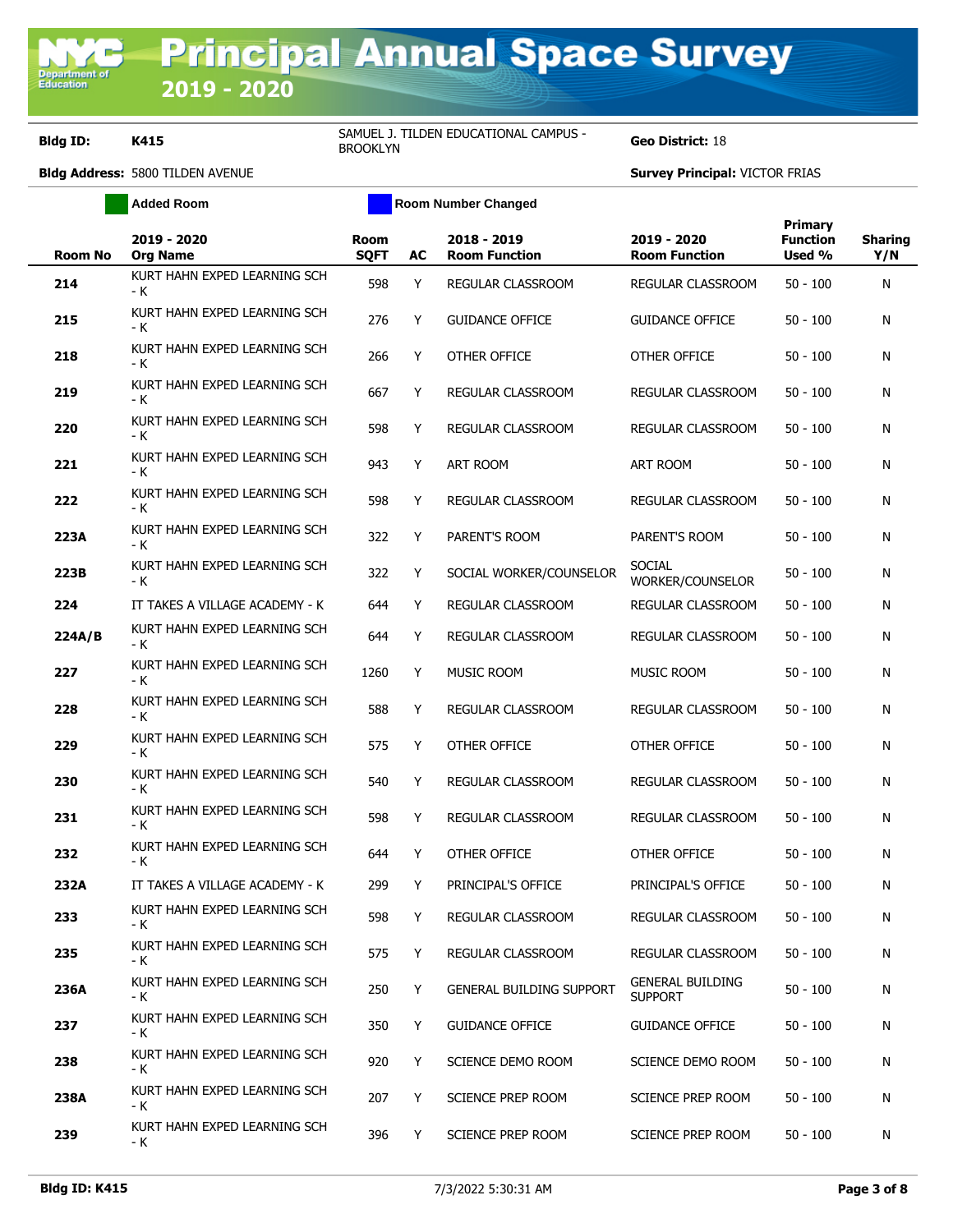**Department**<br>Education

**Bldg ID: K415** SAMUEL J. TILDEN EDUCATIONAL CAMPUS -<br>BROOKLYN

**Geo District: 18** 

|                | <b>Added Room</b>                           | <b>Room Number Changed</b> |    |                                     |                                     |                                             |                       |
|----------------|---------------------------------------------|----------------------------|----|-------------------------------------|-------------------------------------|---------------------------------------------|-----------------------|
| <b>Room No</b> | 2019 - 2020<br><b>Org Name</b>              | <b>Room</b><br><b>SQFT</b> | AC | 2018 - 2019<br><b>Room Function</b> | 2019 - 2020<br><b>Room Function</b> | <b>Primary</b><br><b>Function</b><br>Used % | <b>Sharing</b><br>Y/N |
| 240            | IT TAKES A VILLAGE ACADEMY - K              | 800                        | N  | <b>SCIENCE LAB</b>                  | <b>SCIENCE LAB</b>                  | $50 - 100$                                  | N                     |
| 241            | KURT HAHN EXPED LEARNING SCH<br>- K         | 798                        | N  | <b>SCIENCE LAB</b>                  | <b>SCIENCE LAB</b>                  | 50 - 100                                    | N                     |
| 244            | KURT HAHN EXPED LEARNING SCH<br>- K         | 598                        | Y  | REGULAR CLASSROOM                   | REGULAR CLASSROOM                   | $50 - 100$                                  | N                     |
| 246            | KURT HAHN EXPED LEARNING SCH<br>- K         | 598                        | Y  | <b>REGULAR CLASSROOM</b>            | REGULAR CLASSROOM                   | $50 - 100$                                  | N                     |
| 247            | KURT HAHN EXPED LEARNING SCH<br>- K         | 598                        | Y  | REGULAR CLASSROOM                   | REGULAR CLASSROOM                   | $50 - 100$                                  | N                     |
| 248            | KURT HAHN EXPED LEARNING SCH<br>- K         | 644                        | Y  | REGULAR CLASSROOM                   | REGULAR CLASSROOM                   | $50 - 100$                                  | N                     |
| 249            | KURT HAHN EXPED LEARNING SCH<br>- K         | 598                        | Y  | REGULAR CLASSROOM                   | REGULAR CLASSROOM                   | $50 - 100$                                  | N                     |
| 251            | KURT HAHN EXPED LEARNING SCH<br>- K         | 322                        | Y  | OTHER OFFICE                        | OTHER OFFICE                        | 50 - 100                                    | N                     |
| 301            | CULT ACAD ARTS AND SCI -<br><b>BROOKLYN</b> | 4047                       | Y  | LIBRARY                             | LIBRARY                             | 50 - 100                                    | N                     |
| 301A           | KURT HAHN EXPED LEARNING SCH<br>- K         | 638                        | Y  | REGULAR CLASSROOM                   | REGULAR CLASSROOM                   | $50 - 100$                                  | N                     |
| 306B           | IT TAKES A VILLAGE ACADEMY - K              | 594                        | Y  | <b>REGULAR CLASSROOM</b>            | REGULAR CLASSROOM                   | $50 - 100$                                  | N                     |
| 307            | CULT ACAD ARTS AND SCI -<br><b>BROOKLYN</b> | 598                        | Y  | REGULAR CLASSROOM                   | REGULAR CLASSROOM                   | $50 - 100$                                  | N                     |
| 309            | CULT ACAD ARTS AND SCI -<br><b>BROOKLYN</b> | 598                        | Y  | REGULAR CLASSROOM                   | REGULAR CLASSROOM                   | $50 - 100$                                  | N                     |
| 310            | CULT ACAD ARTS AND SCI -<br><b>BROOKLYN</b> | 575                        | Y  | STORAGE ROOM                        | STORAGE ROOM                        | $50 - 100$                                  | N                     |
| 311            | CULT ACAD ARTS AND SCI -<br><b>BROOKLYN</b> | 598                        | Y  | REGULAR CLASSROOM                   | REGULAR CLASSROOM                   | $50 - 100$                                  | N                     |
| 312            | CULT ACAD ARTS AND SCI -<br><b>BROOKLYN</b> | 598                        | Y  | REGULAR CLASSROOM                   | <b>REGULAR CLASSROOM</b>            | 50 - 100                                    | N                     |
| 313            | CULT ACAD ARTS AND SCI -<br><b>BROOKLYN</b> | 598                        | Y  | <b>REGULAR CLASSROOM</b>            | REGULAR CLASSROOM                   | $50 - 100$                                  | N                     |
| 314            | CULT ACAD ARTS AND SCI -<br><b>BROOKLYN</b> | 598                        | Y  | REGULAR CLASSROOM                   | REGULAR CLASSROOM                   | $50 - 100$                                  | Ν                     |
| 315            | CULT ACAD ARTS AND SCI -<br><b>BROOKLYN</b> | 299                        | Y  | OTHER OFFICE                        | OTHER OFFICE                        | $50 - 100$                                  | N                     |
| 318            | CULT ACAD ARTS AND SCI -<br><b>BROOKLYN</b> | 285                        | Y  | OTHER OFFICE                        | OTHER OFFICE                        | $50 - 100$                                  | N                     |
| 319            | CULT ACAD ARTS AND SCI -<br><b>BROOKLYN</b> | 396                        | Y  | <b>TEACHER'S ROOM</b>               | <b>TEACHER'S ROOM</b>               | $50 - 100$                                  | N                     |
| 319A           | CULT ACAD ARTS AND SCI -<br><b>BROOKLYN</b> | 322                        | Y  | <b>GUIDANCE OFFICE</b>              | <b>GUIDANCE OFFICE</b>              | $50 - 100$                                  | N                     |
| 320            | CULT ACAD ARTS AND SCI -<br><b>BROOKLYN</b> | 598                        | Y  | REGULAR CLASSROOM                   | REGULAR CLASSROOM                   | $50 - 100$                                  | N                     |
| 321            | CULT ACAD ARTS AND SCI -<br><b>BROOKLYN</b> | 897                        | Y  | <b>COMPUTER LAB</b>                 | COMPUTER LAB                        | $50 - 100$                                  | N                     |
| 322            | CULT ACAD ARTS AND SCI -<br><b>BROOKLYN</b> | 598                        | Y  | REGULAR CLASSROOM                   | REGULAR CLASSROOM                   | $50 - 100$                                  | N                     |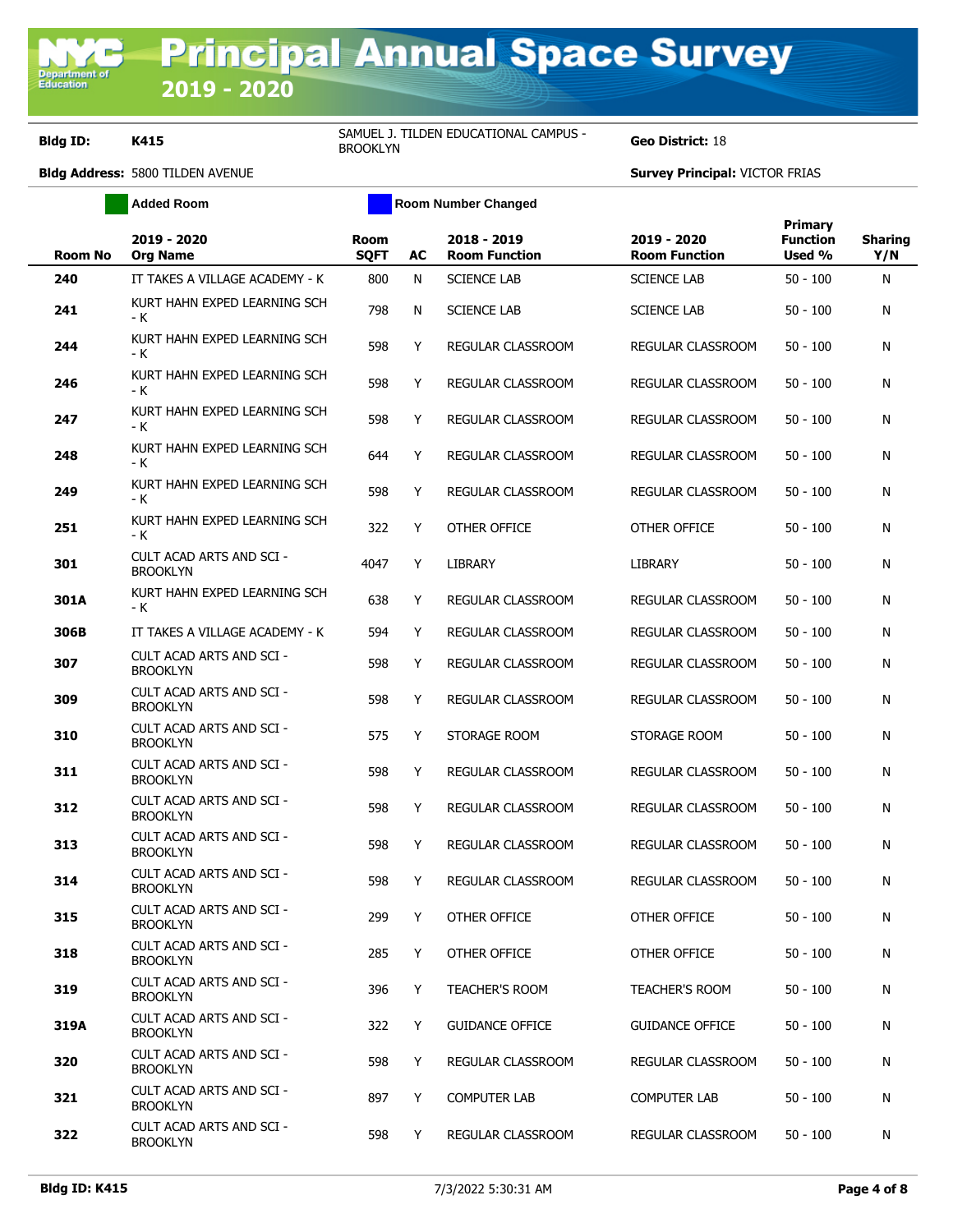**Department o**<br>Education

**Bldg ID: K415** SAMUEL J. TILDEN EDUCATIONAL CAMPUS -<br>BROOKLYN

**Geo District: 18** 

|                | <b>Added Room</b>                                  |                            |    | <b>Room Number Changed</b>          |                                     |                                             |                       |
|----------------|----------------------------------------------------|----------------------------|----|-------------------------------------|-------------------------------------|---------------------------------------------|-----------------------|
| <b>Room No</b> | 2019 - 2020<br><b>Org Name</b>                     | <b>Room</b><br><b>SQFT</b> | AC | 2018 - 2019<br><b>Room Function</b> | 2019 - 2020<br><b>Room Function</b> | <b>Primary</b><br><b>Function</b><br>Used % | <b>Sharing</b><br>Y/N |
| 323            | CULT ACAD ARTS AND SCI -<br><b>BROOKLYN</b>        | 858                        | Y  | <b>ART ROOM</b>                     | ART ROOM                            | $50 - 100$                                  | N                     |
| 324            | CULT ACAD ARTS AND SCI -<br><b>BROOKLYN</b>        | 572                        | Y  | REGULAR CLASSROOM                   | REGULAR CLASSROOM                   | $50 - 100$                                  | N                     |
| 327            | CULT ACAD ARTS AND SCI -<br><b>BROOKLYN</b>        | 1218                       | Y  | <b>MUSIC ROOM</b>                   | <b>MUSIC ROOM</b>                   | $50 - 100$                                  | N                     |
| 328            | CULT ACAD ARTS AND SCI -<br><b>BROOKLYN</b>        | 598                        | Y  | OTHER OFFICE                        | OTHER OFFICE                        | $50 - 100$                                  | N                     |
| 329            | CULT ACAD ARTS AND SCI -<br><b>BROOKLYN</b>        | 598                        | Y  | SCIENCE DEMO ROOM                   | SCIENCE DEMO ROOM                   | $50 - 100$                                  | N                     |
| 330            | CULT ACAD ARTS AND SCI -<br><b>BROOKLYN</b>        | 598                        | Y  | REGULAR CLASSROOM                   | REGULAR CLASSROOM                   | $50 - 100$                                  | N                     |
| 331A           | CULT ACAD ARTS AND SCI -<br><b>BROOKLYN</b>        | 322                        | Y  | OTHER OFFICE                        | OTHER OFFICE                        | $50 - 100$                                  | N                     |
| 331B           | CULT ACAD ARTS AND SCI -<br><b>BROOKLYN</b>        | 322                        | Y  | OTHER OFFICE                        | OTHER OFFICE                        | $50 - 100$                                  | N                     |
| 332            | CULT ACAD ARTS AND SCI -<br><b>BROOKLYN</b>        | 920                        | Y  | <b>COURT ROOM</b>                   | <b>COURT ROOM</b>                   | $50 - 100$                                  | N                     |
| 333            | CULT ACAD ARTS AND SCI -<br><b>BROOKLYN</b>        | 1173                       | Y  | REGULAR CLASSROOM                   | REGULAR CLASSROOM                   | $50 - 100$                                  | N                     |
| 334            | CULT ACAD ARTS AND SCI -<br><b>BROOKLYN</b>        | 1050                       | Y  | REGULAR CLASSROOM                   | REGULAR CLASSROOM                   | $50 - 100$                                  | N                     |
| 336            | CULT ACAD ARTS AND SCI -<br><b>BROOKLYN</b>        | 552                        | Y  | <b>TEACHER'S ROOM</b>               | <b>TEACHER'S ROOM</b>               | $50 - 100$                                  | N                     |
| 338            | CULT ACAD ARTS AND SCI -<br><b>BROOKLYN</b>        | 644                        | Y  | <b>MEDIA CENTER</b>                 | <b>MEDIA CENTER</b>                 | $50 - 100$                                  | N                     |
| 338A           | CULT ACAD ARTS AND SCI -<br><b>BROOKLYN</b>        | 299                        | Y  | <b>MEDIA CENTER</b>                 | <b>MEDIA CENTER</b>                 | $50 - 100$                                  | N                     |
| 339            | CULT ACAD ARTS AND SCI -<br><b>BROOKLYN</b>        | 598                        | N  | SCIENCE DEMO ROOM                   | SCIENCE DEMO ROOM                   | $50 - 100$                                  | N                     |
| 340            | <b>CULT ACAD ARTS AND SCI -</b><br><b>BROOKLYN</b> | 840                        | Y  | <b>SCIENCE LAB</b>                  | <b>SCIENCE LAB</b>                  | $50 - 100$                                  | N                     |
| 341            | <b>CULT ACAD ARTS AND SCI -</b><br><b>BROOKLYN</b> | 598                        | Y  | SCIENCE DEMO ROOM                   | SCIENCE DEMO ROOM                   | $50 - 100$                                  | N                     |
| 342            | CULT ACAD ARTS AND SCI -<br><b>BROOKLYN</b>        | 220                        | Y  | SCIENCE PREP ROOM                   | SCIENCE PREP ROOM                   | $50 - 100$                                  | N                     |
| 346            | CULT ACAD ARTS AND SCI -<br><b>BROOKLYN</b>        | 598                        | Y  | REGULAR CLASSROOM                   | REGULAR CLASSROOM                   | $50 - 100$                                  | N                     |
| 347            | <b>CULT ACAD ARTS AND SCI -</b><br><b>BROOKLYN</b> | 598                        | Y  | <b>REGULAR CLASSROOM</b>            | REGULAR CLASSROOM                   | $50 - 100$                                  | N                     |
| 348            | CULT ACAD ARTS AND SCI -<br><b>BROOKLYN</b>        | 598                        | Y  | REGULAR CLASSROOM                   | REGULAR CLASSROOM                   | $50 - 100$                                  | N                     |
| 349            | <b>CULT ACAD ARTS AND SCI -</b><br><b>BROOKLYN</b> | 598                        | Y  | REGULAR CLASSROOM                   | REGULAR CLASSROOM                   | $50 - 100$                                  | N                     |
| 350            | CULT ACAD ARTS AND SCI -<br><b>BROOKLYN</b>        | 667                        | Y  | REGULAR CLASSROOM                   | REGULAR CLASSROOM                   | $50 - 100$                                  | N                     |
| 351            | CULT ACAD ARTS AND SCI -<br><b>BROOKLYN</b>        | 322                        | Y  | AP'S OFFICE                         | AP'S OFFICE                         | $50 - 100$                                  | N                     |
| 353            | CULT ACAD ARTS AND SCI -<br><b>BROOKLYN</b>        | 195                        | Y  | AP'S OFFICE                         | AP'S OFFICE                         | $50 - 100$                                  | N                     |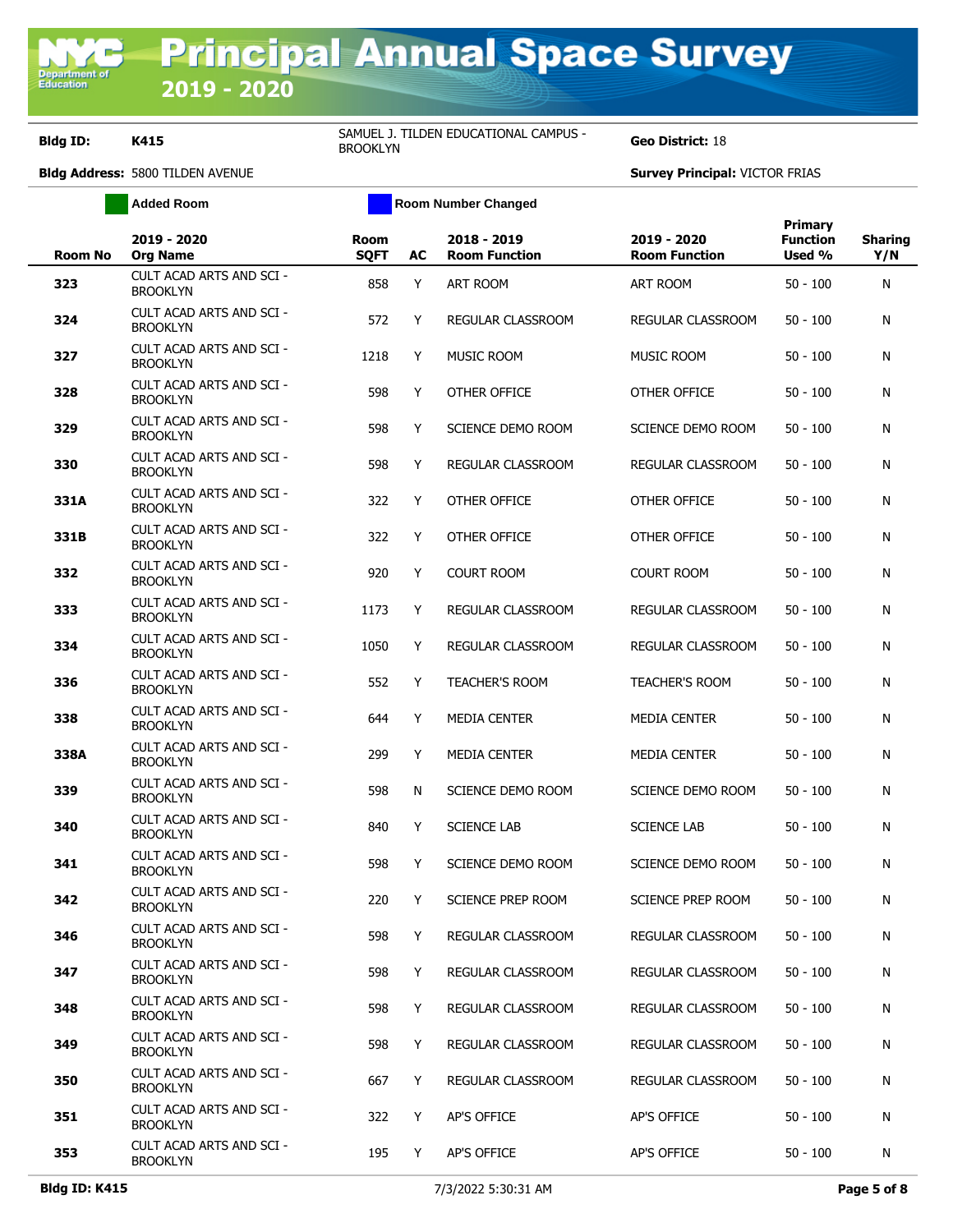**2019 - 2020**

Department of<br>Education

**Bldg ID: K415** SAMUEL J. TILDEN EDUCATIONAL CAMPUS -<br>BROOKLYN

**Geo District: 18** 

|                  | <b>Added Room</b>                           | <b>Room Number Changed</b> |    |                                     |                                           |                                             |                       |
|------------------|---------------------------------------------|----------------------------|----|-------------------------------------|-------------------------------------------|---------------------------------------------|-----------------------|
| <b>Room No</b>   | 2019 - 2020<br><b>Org Name</b>              | Room<br><b>SQFT</b>        | AC | 2018 - 2019<br><b>Room Function</b> | 2019 - 2020<br><b>Room Function</b>       | <b>Primary</b><br><b>Function</b><br>Used % | <b>Sharing</b><br>Y/N |
| <b>AUD</b>       | IT TAKES A VILLAGE ACADEMY - K              | 9212                       | Y  | <b>AUDITORIUM</b>                   | AUDITORIUM                                | $50 - 100$                                  | Ν                     |
| <b>AUD BAL</b>   | IT TAKES A VILLAGE ACADEMY - K              | 2584                       | Y  | <b>AUDITORIUM</b>                   | <b>AUDITORIUM</b>                         | $50 - 100$                                  | Ν                     |
| <b>B10</b>       | IT TAKES A VILLAGE ACADEMY - K              | 306                        | Y  | OTHER OFFICE                        | OTHER OFFICE                              | $50 - 100$                                  | Ν                     |
| <b>B12</b>       | IT TAKES A VILLAGE ACADEMY - K              | 702                        | Y  | AP'S OFFICE                         | <b>AP'S OFFICE</b>                        | $50 - 100$                                  | Ν                     |
| <b>B25A</b>      | IT TAKES A VILLAGE ACADEMY - K              | 2522                       | Y  | <b>KITCHEN</b>                      | <b>KITCHEN</b>                            | $50 - 100$                                  | N                     |
| <b>B3</b>        | IT TAKES A VILLAGE ACADEMY - K              | 1178                       | Y  | OTHER SHOP ROOM                     | OTHER SHOP ROOM                           | $50 - 100$                                  | Ν                     |
| <b>B3-A</b>      | IT TAKES A VILLAGE ACADEMY - K              | 874                        | Y  | MUSIC ROOM                          | MUSIC ROOM                                | $50 - 100$                                  | Ν                     |
| <b>B4</b>        | IT TAKES A VILLAGE ACADEMY - K              | 1216                       | Y  | ART ROOM                            | ART ROOM                                  | $50 - 100$                                  | Ν                     |
| <b>B44</b>       | CULT ACAD ARTS AND SCI -<br><b>BROOKLYN</b> | 805                        | Y  | DANCE ROOM                          | DANCE ROOM                                | $50 - 100$                                  | N                     |
| B46              | IT TAKES A VILLAGE ACADEMY - K              | 483                        | Y  | NURSE/MEDICAL SUITE                 | NURSE/MEDICAL<br><b>SUITE</b>             | $50 - 100$                                  | Ν                     |
| <b>B49</b>       | CULT ACAD ARTS AND SCI -<br><b>BROOKLYN</b> | 264                        | Y  | OTHER OFFICE                        | OTHER OFFICE                              | $50 - 100$                                  | Ν                     |
| <b>B51</b>       | IT TAKES A VILLAGE ACADEMY - K              | 253                        | Y  | OTHER OFFICE                        | OTHER OFFICE                              | $50 - 100$                                  | Ν                     |
| <b>B60</b>       | IT TAKES A VILLAGE ACADEMY - K              | 1365                       | Y  | STORAGE ROOM                        | STORAGE ROOM                              | $50 - 100$                                  | Ν                     |
| <b>B61</b>       | IT TAKES A VILLAGE ACADEMY - K              | 1012                       | N  | <b>WEIGHT ROOM</b>                  | <b>WEIGHT ROOM</b>                        | $50 - 100$                                  | Ν                     |
| <b>B62</b>       | IT TAKES A VILLAGE ACADEMY - K              | 650                        | Y  | OTHER OFFICE                        | OTHER OFFICE                              | $50 - 100$                                  | Ν                     |
| <b>B63</b>       | KURT HAHN EXPED LEARNING SCH<br>- K         | 230                        | Y  | <b>COACH'S OFFICE</b>               | <b>COACH'S OFFICE</b>                     | $50 - 100$                                  | Ν                     |
| <b>B77</b>       | IT TAKES A VILLAGE ACADEMY - K              | 684                        | N  | REGULAR CLASSROOM                   | REGULAR CLASSROOM                         | $50 - 100$                                  | Ν                     |
| <b>B79</b>       | IT TAKES A VILLAGE ACADEMY - K              | 1914                       | N  | OTHER SHOP ROOM                     | OTHER SHOP ROOM                           | $50 - 100$                                  | Ν                     |
| <b>B79A</b>      | IT TAKES A VILLAGE ACADEMY - K              | 957                        | Y  | <b>VACANT</b>                       | <b>VACANT</b>                             | $50 - 100$                                  | Ν                     |
| B81              | IT TAKES A VILLAGE ACADEMY - K              | 360                        | Y  | STORAGE ROOM                        | STORAGE ROOM                              | $50 - 100$                                  | Ν                     |
| <b>BR-1</b>      | IT TAKES A VILLAGE ACADEMY - K              | 8832                       | Y  | <b>GENERAL BUILDING SUPPORT</b>     | <b>GENERAL BUILDING</b><br><b>SUPPORT</b> | $50 - 100$                                  | Ν                     |
| <b>BR-1A</b>     | IT TAKES A VILLAGE ACADEMY - K              | 2914                       | Y  | STORAGE ROOM                        | STORAGE ROOM                              | 50 - 100                                    | N                     |
| <b>BSMT</b>      | IT TAKES A VILLAGE ACADEMY - K              | 2175                       | Y  | SWIMMING POOL                       | SWIMMING POOL                             | 50 - 100                                    | N                     |
| <b>CAF</b>       | KURT HAHN EXPED LEARNING SCH<br>- K         | 4224                       | Y  | STUDENT CAFETERIA                   | STUDENT CAFETERIA                         | $50 - 100$                                  | Ν                     |
| CAF-B            | IT TAKES A VILLAGE ACADEMY - K              | 1725                       | Y. | STUDENT CAFETERIA                   | STUDENT CAFETERIA                         | $50 - 100$                                  | N                     |
| CCC1             | IT TAKES A VILLAGE ACADEMY - K              | 928                        | N  | <b>GUIDANCE OFFICE</b>              | <b>GUIDANCE OFFICE</b>                    | $50 - 100$                                  | Ν                     |
| CCC <sub>2</sub> | IT TAKES A VILLAGE ACADEMY - K              | 672                        | N  | REGULAR CLASSROOM                   | REGULAR CLASSROOM                         | $50 - 100$                                  | N                     |
| CCC <sub>3</sub> | IT TAKES A VILLAGE ACADEMY - K              | 153                        | Y  | <b>GUIDANCE OFFICE</b>              | <b>GUIDANCE OFFICE</b>                    | $50 - 100$                                  | N                     |
| GGYM 1           | KURT HAHN EXPED LEARNING SCH<br>- K         | 3315                       | Y  | <b>GYMNASIUM</b>                    | GYMNASIUM                                 | $50 - 100$                                  | N                     |
| GGYM2            | CULT ACAD ARTS AND SCI -<br><b>BROOKLYN</b> | 4420                       | Y  | <b>GYMNASIUM</b>                    | GYMNASIUM                                 | $50 - 100$                                  | N                     |
| GYM3             | IT TAKES A VILLAGE ACADEMY - K              | 7800                       | Y  | GYMNASIUM                           | GYMNASIUM                                 | $50 - 100$                                  | N                     |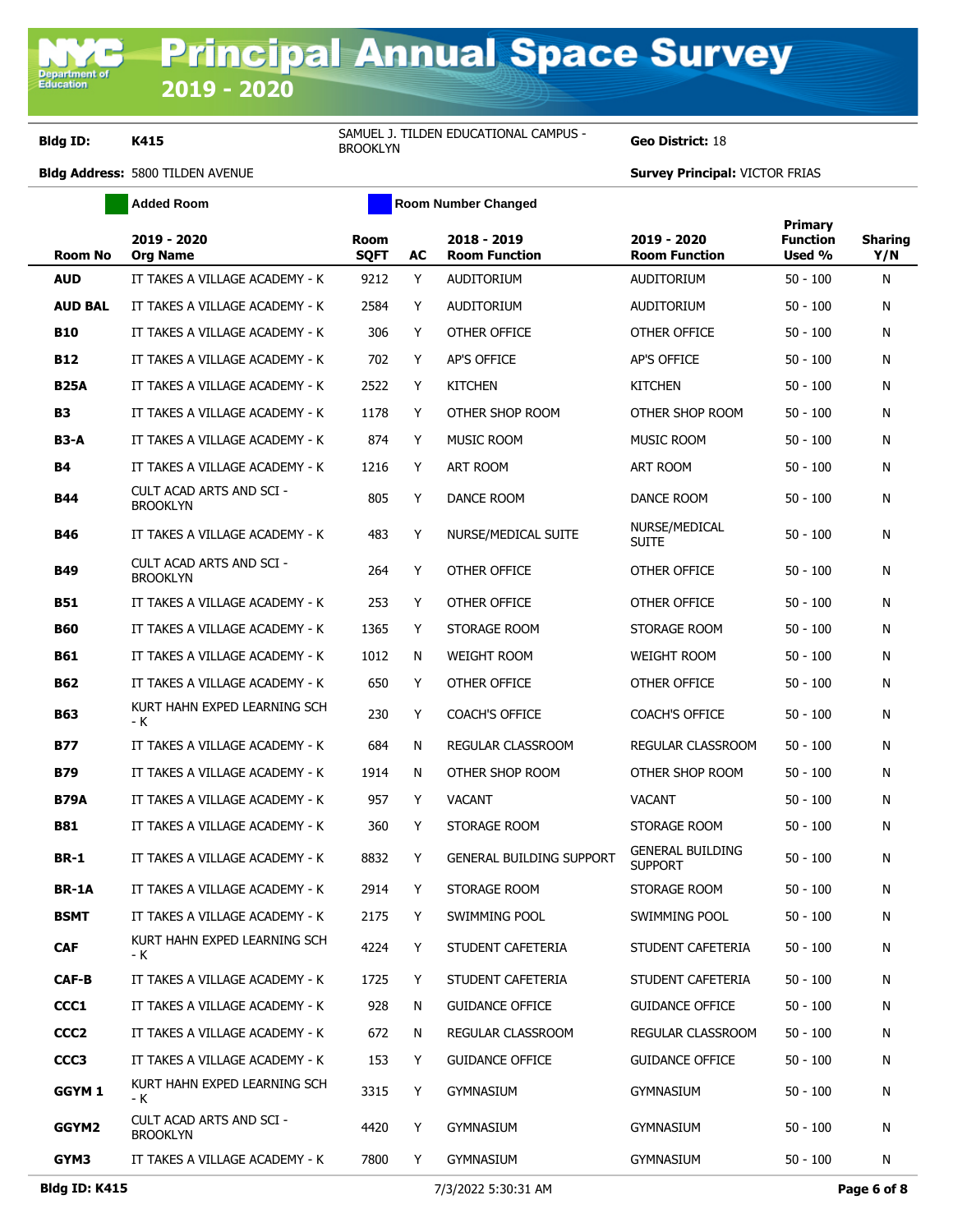| How many hallway bathrooms for students are there in your building?                                                                                                                          | O |
|----------------------------------------------------------------------------------------------------------------------------------------------------------------------------------------------|---|
| Are any of the student bathrooms being shared by multiple schools?                                                                                                                           |   |
| Are all the student bathrooms open throughout the day?                                                                                                                                       |   |
| Please identify the number of non-instructional spaces, not reported above, being used for<br>instructional purposes, academic intervention services, or therapeutic or counseling services: | 0 |
| Are any of those non-instructional spaces being shared?                                                                                                                                      | N |